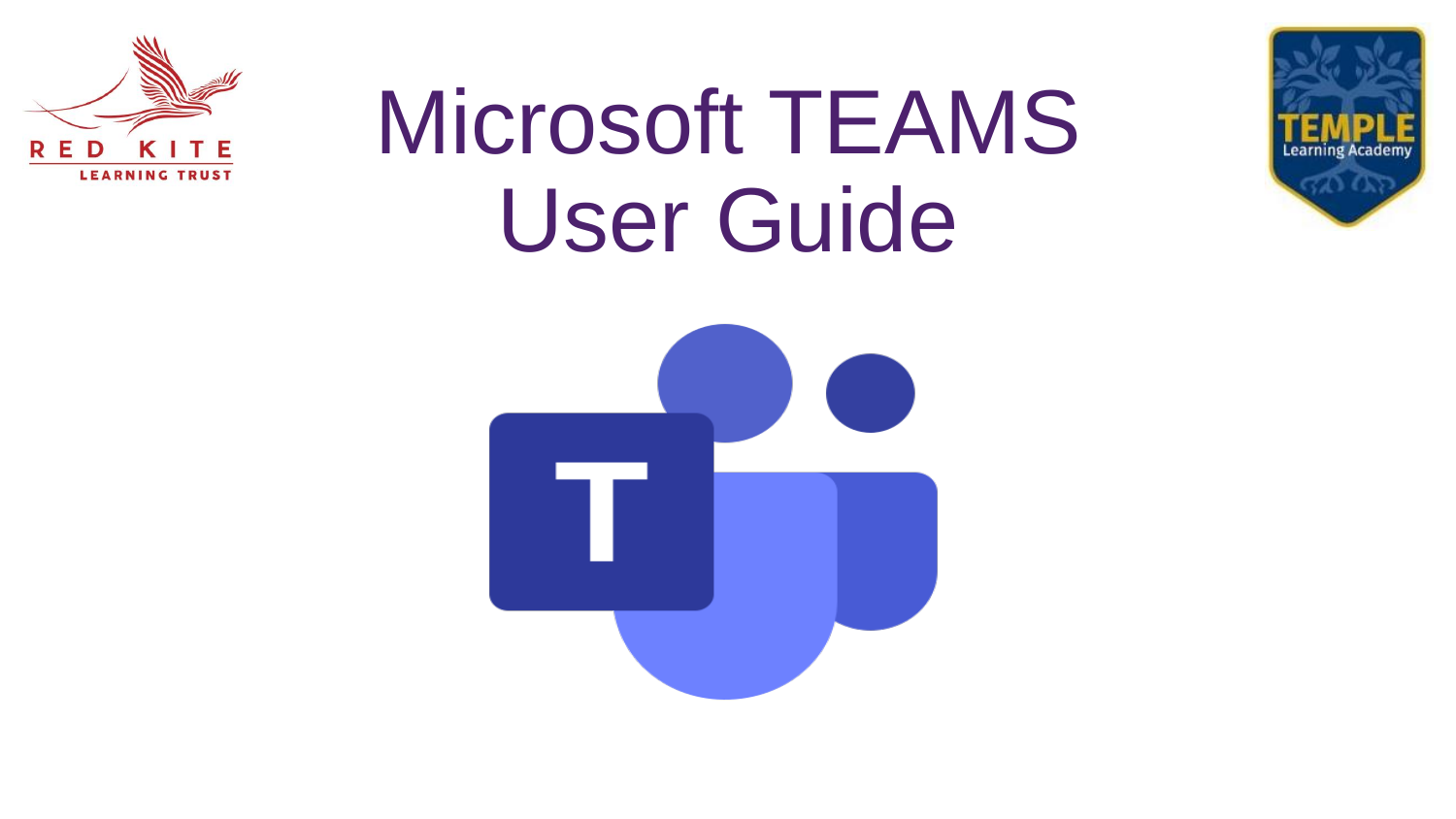

# Standards and expectations during a live TEAMS lesson



You need to find a suitable location for your lesson.

You must be dressed as you would be in school.

The camera and the microphone must be switched off.



Recording or taking screenshots during lessons through TEAMS is not allowed.

You can only use the chat function when instructed to do so by your teacher.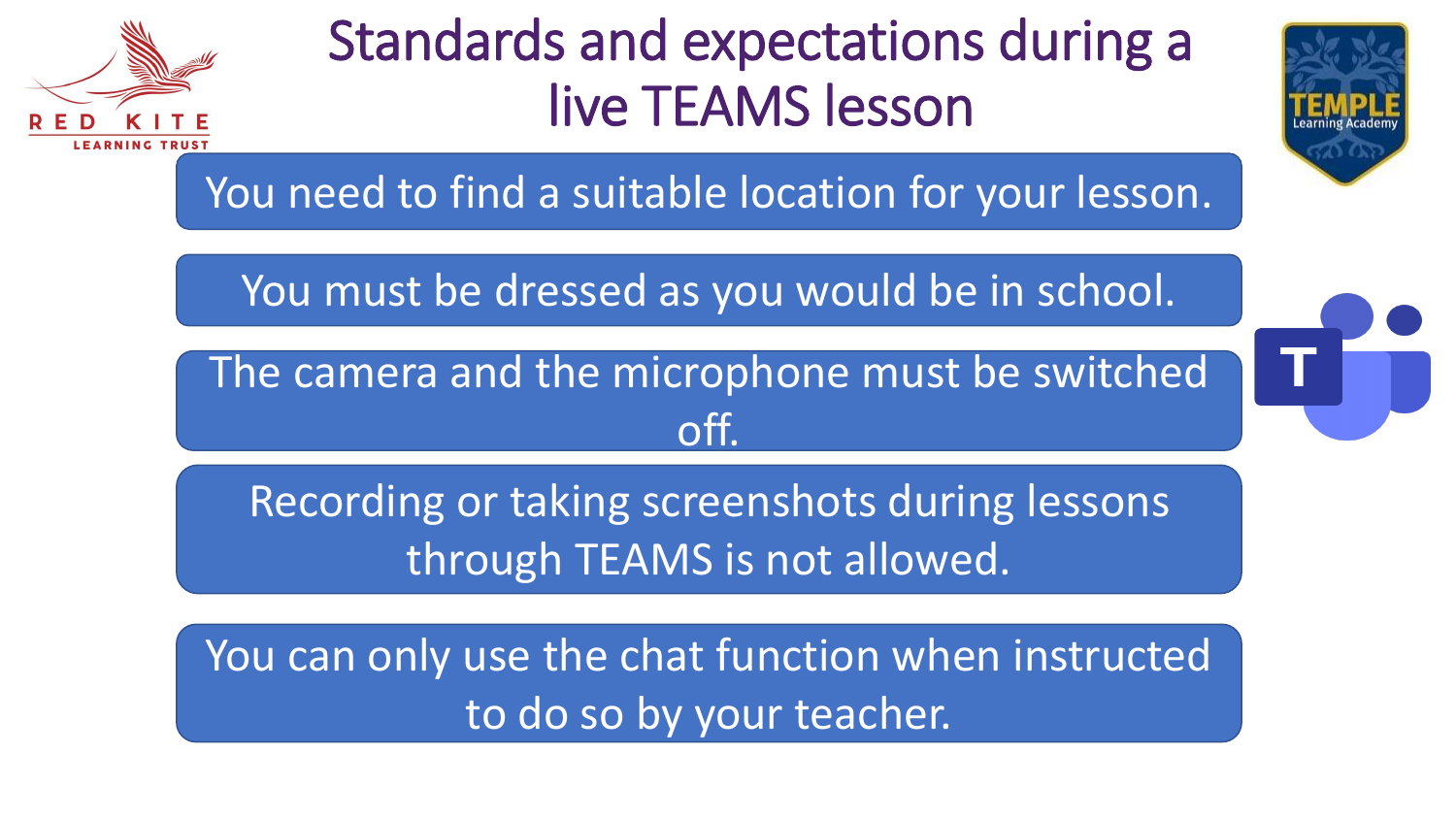





| $\circledcirc$ | office 365 mail                 |          |
|----------------|---------------------------------|----------|
| $\circledcirc$ | office 365 mail - Google Search | $\times$ |
| $\alpha$       | office 365 mail login           |          |
| $\alpha$       | office 365 mail server          |          |
| Q              | office 365 mailbox size         |          |
|                | Q office 365 mail merge         |          |
| Q              | office 365 mail settings        |          |
| $\alpha$       | office 365 mailbox full         |          |
| Q              | office 365 mailbox size report  |          |
|                |                                 |          |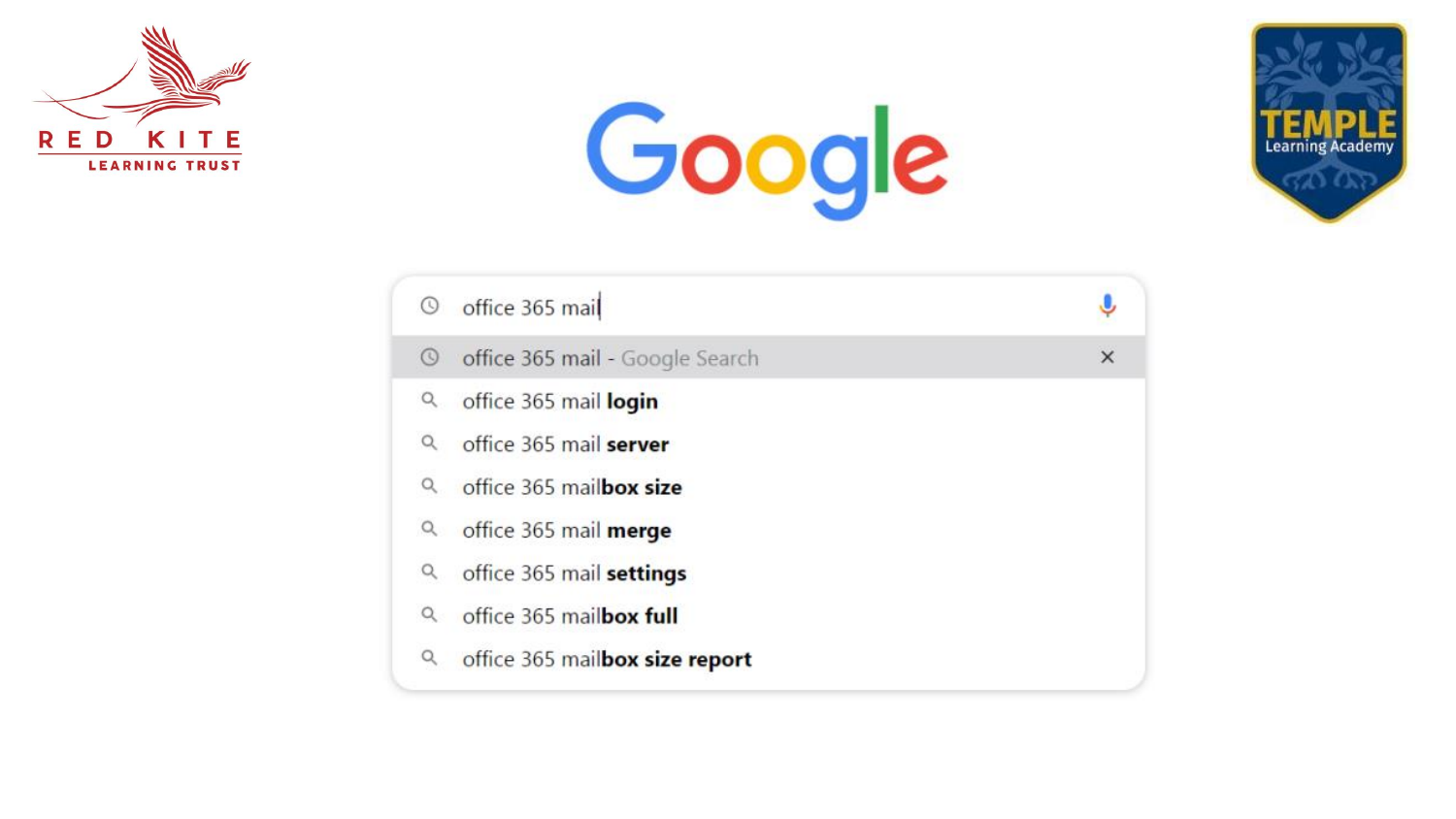

## Google

office 365 mail

国 Images  $\oslash$  Shopping ID Videos  $Q$  All **国 News** : More

Settings Tools

↓

Q

 $\times$ 

#### About 546,000,000 results (0.57 seconds)

www.office.com =

#### Office 365 Login | Microsoft Office

Collaborate for free with online versions of Microsoft Word, PowerPoint, Excel, and OneNote. Save documents, spreadsheets, and presentations online, ...

#### Microsoft 365

Collaborate for free with online versions of Microsoft Word ...

#### Office for Android™ tablet

Office for Android™ tablet. Get Word, Excel, PowerPoint...

More results from office.com »

#### outlook.office365.com > mail > login ▼ Outlook 365 Login - Office 365

#### **Office Online**

Office for Android™ tablet. Get Word, Excel, PowerPoint ...

#### Get the premium Office apps ...

Office for Android™ tablet. Get Word, Excel, PowerPoint...

# Select the first link that appears.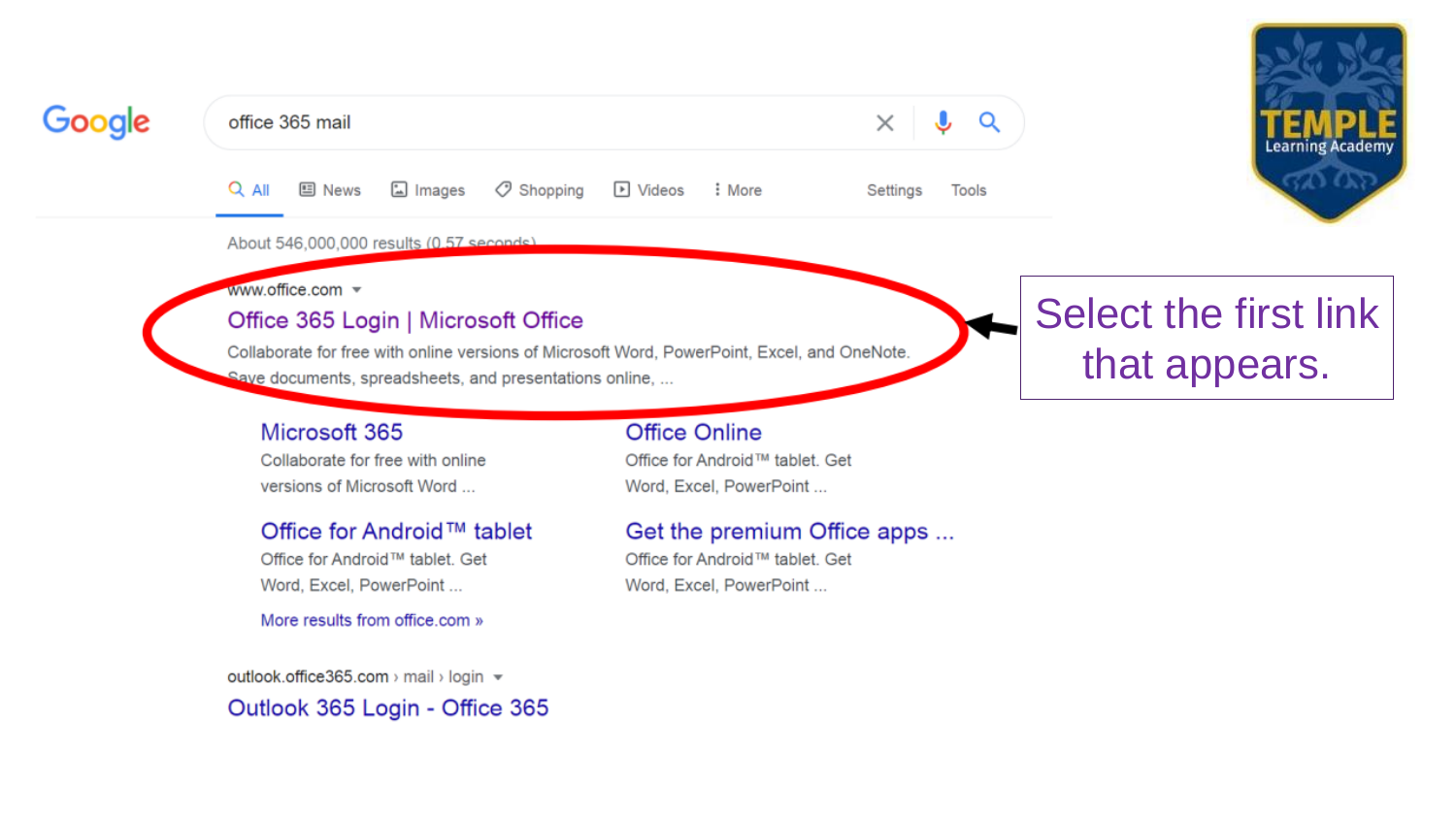

Sign in to use your favorite productivity apps from any device

Select 'Sign in'.

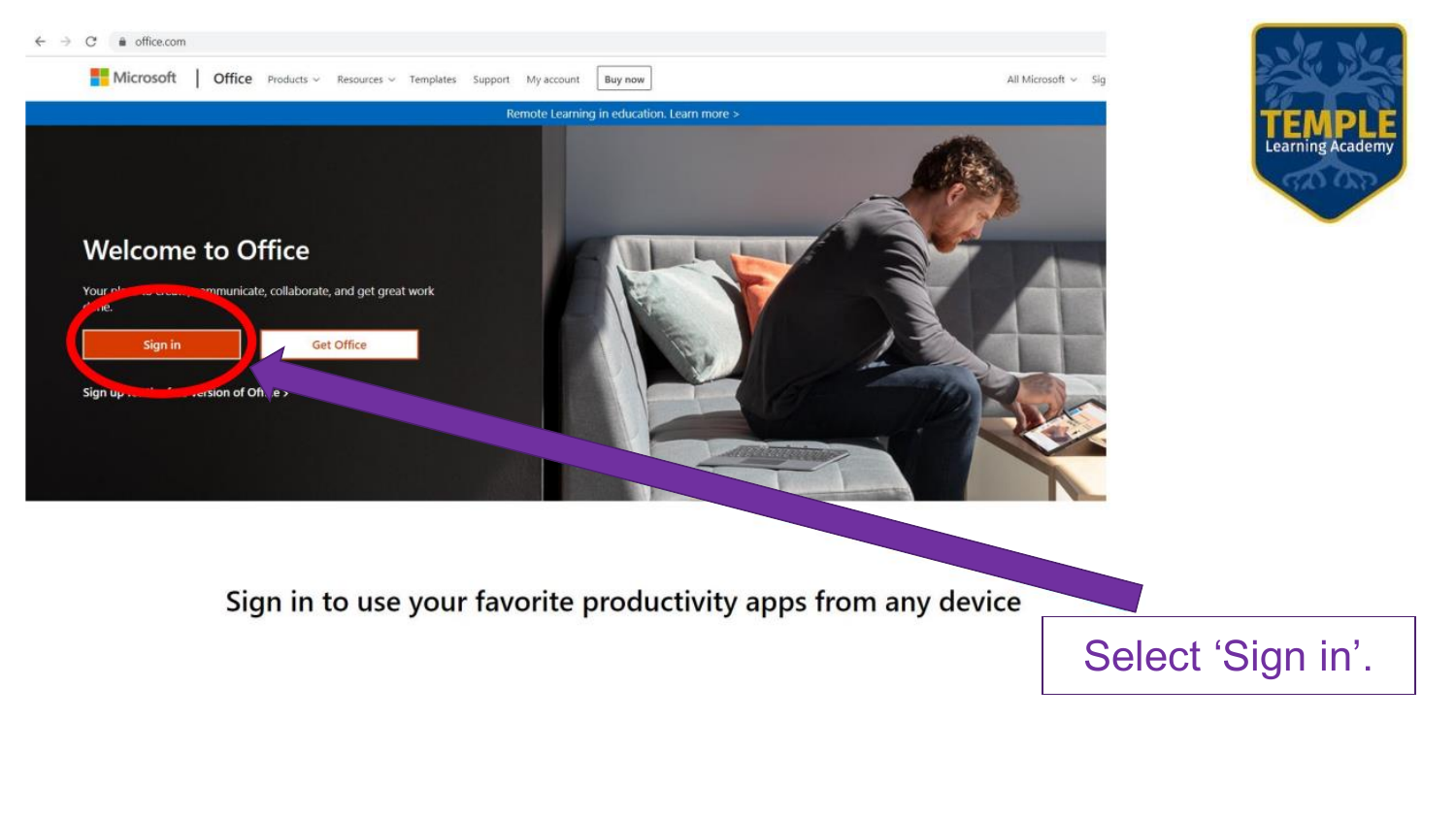





Enter your school email address. You will find it on the sticker in your planner. If you do not have it or you have lost it, please contact your form tutor **on Class Charts** as soon as possible.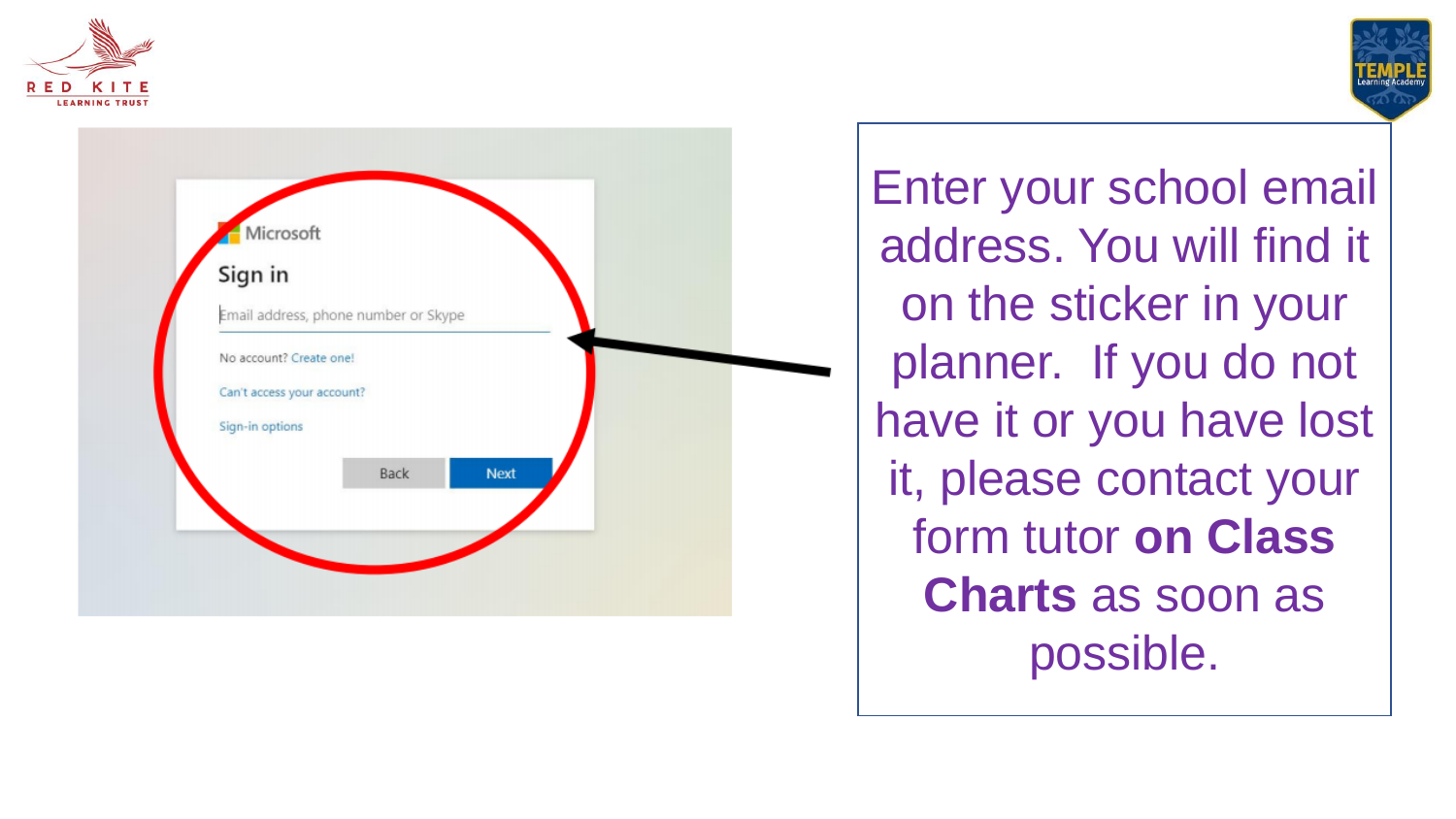



If you have a 'LIVE' lesson scheduled, you'll find the invitation in your calendar.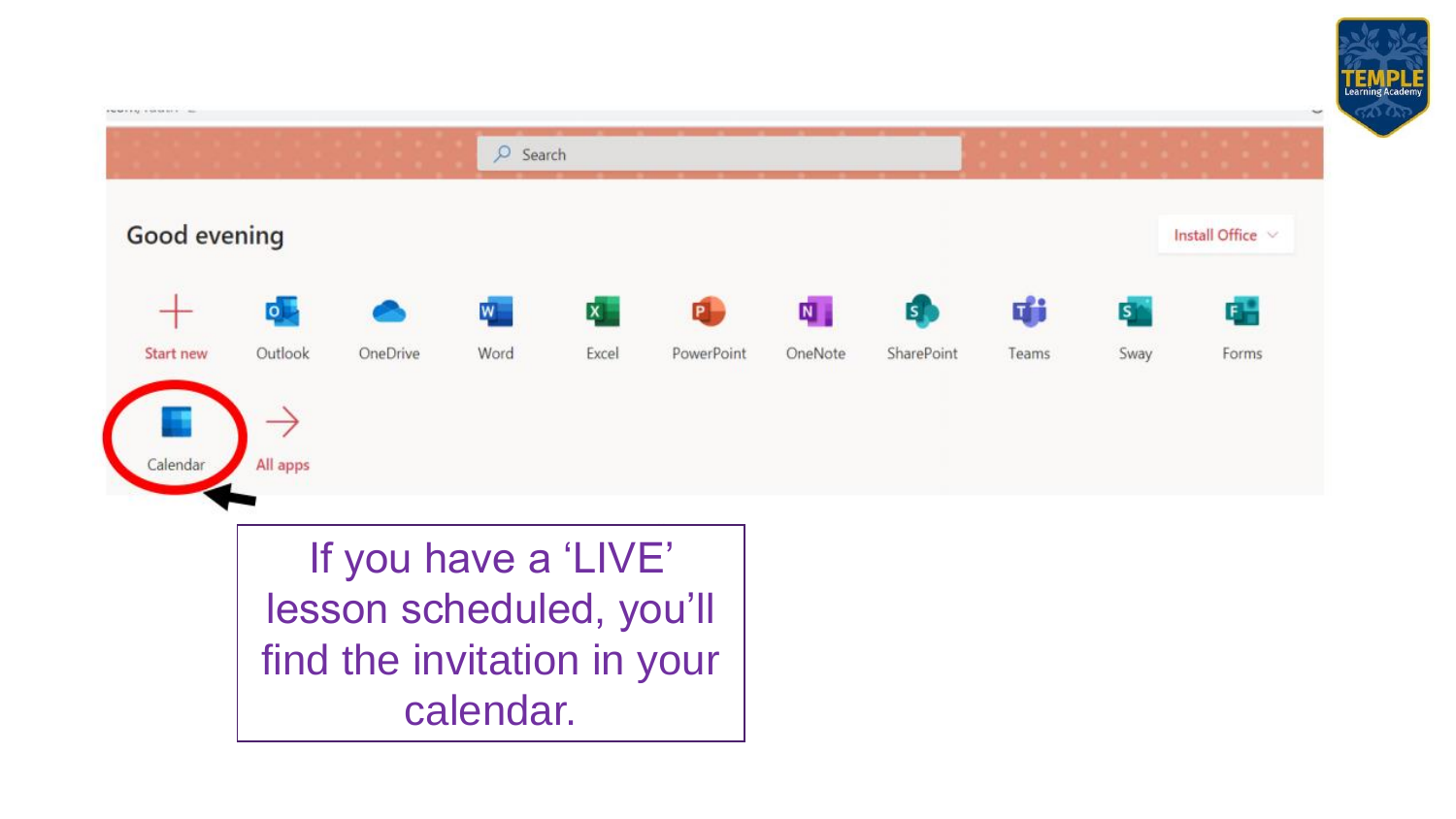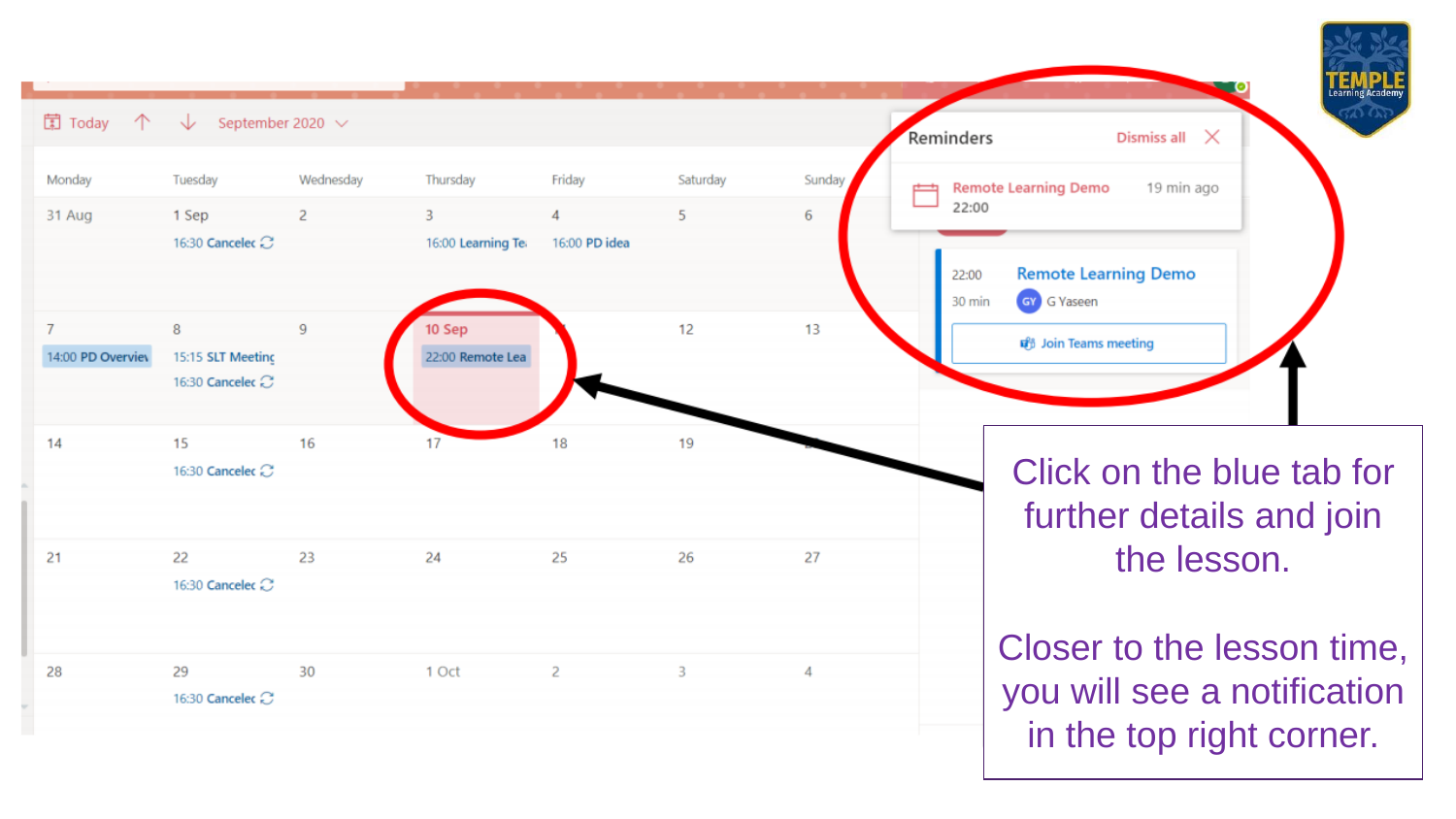

Learning Academ

It is simpler to open 'TEAMS' in your web browser as this does not require downloads or installation.

### How do you want to join your Teams meeting?

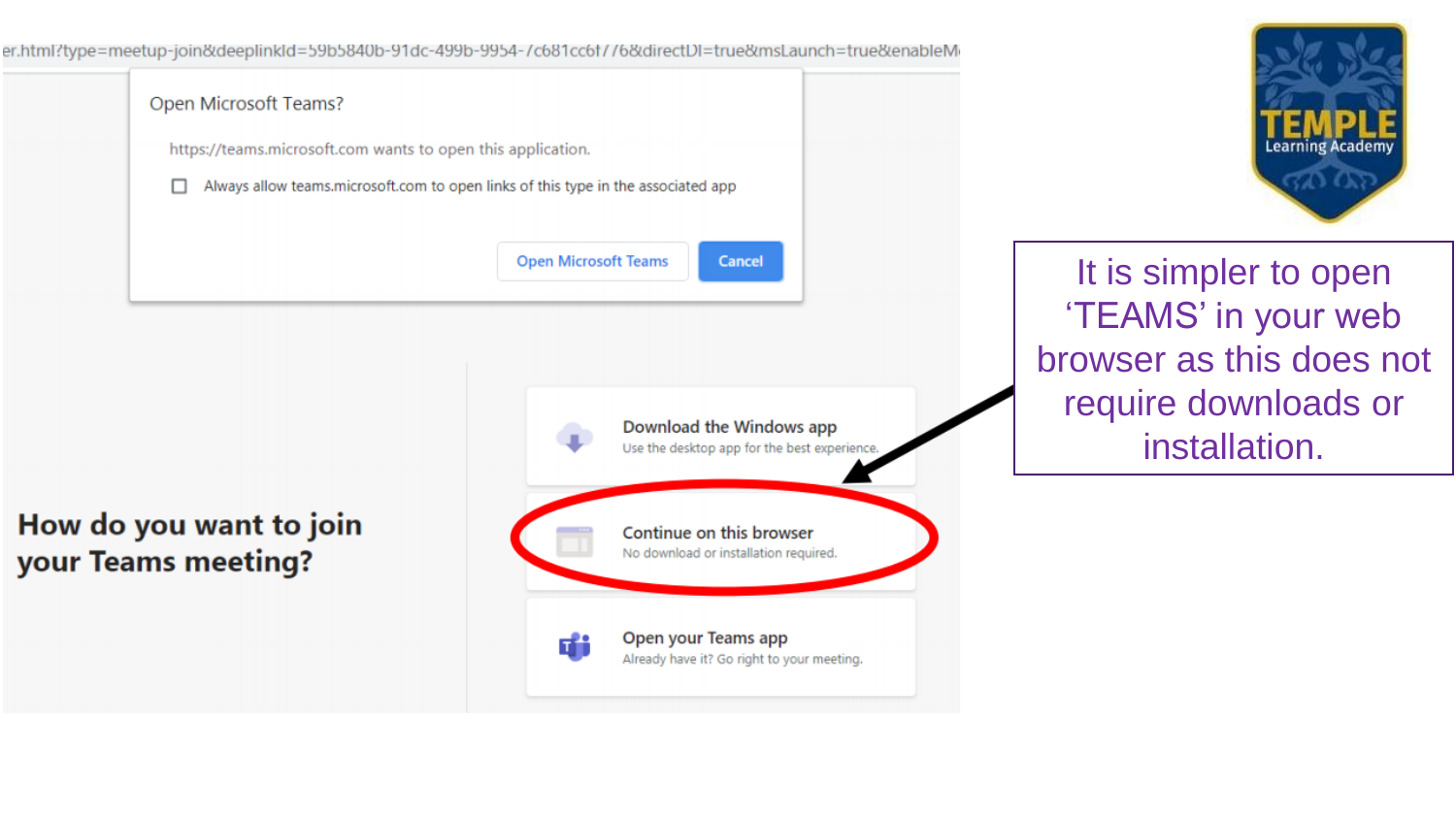

You can also access a tutorial going through the TEAMS app.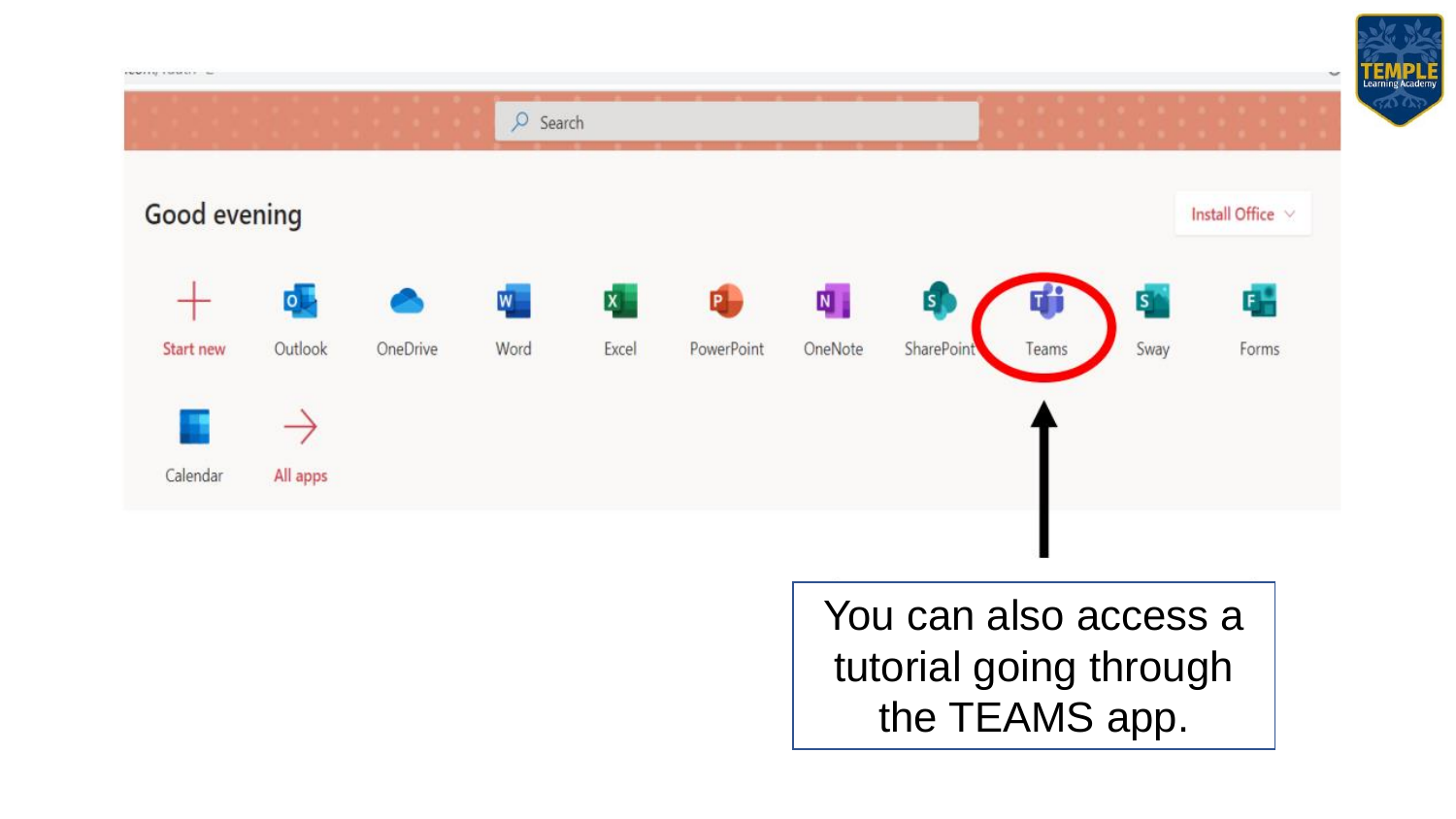



Enter your first name and the initial of your surname.

This will be used as your screen name during the LIVE lesson.

Make sure that both your camera and microphone are off before joining.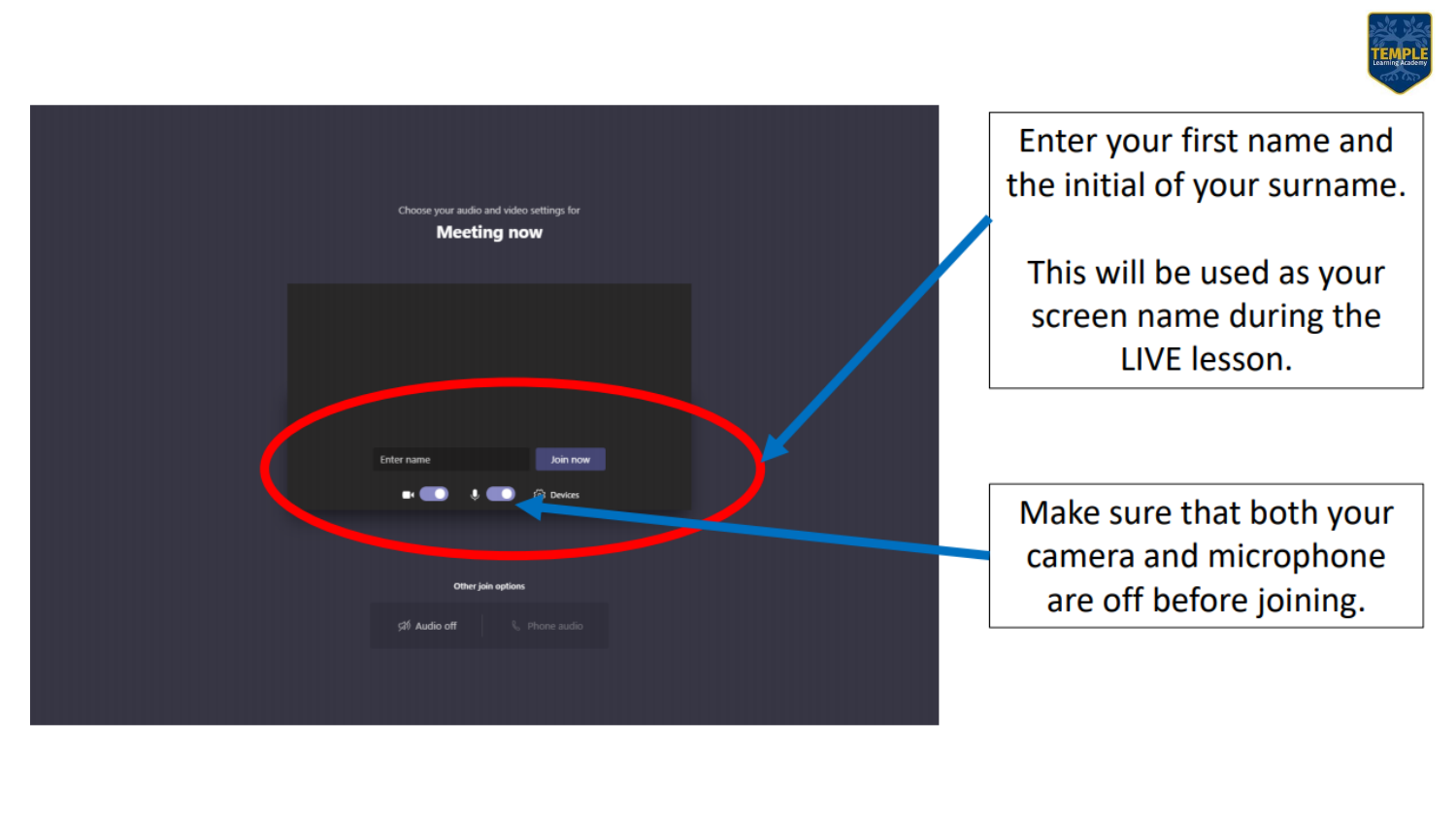

You will then see this screen which means you are being signed in.

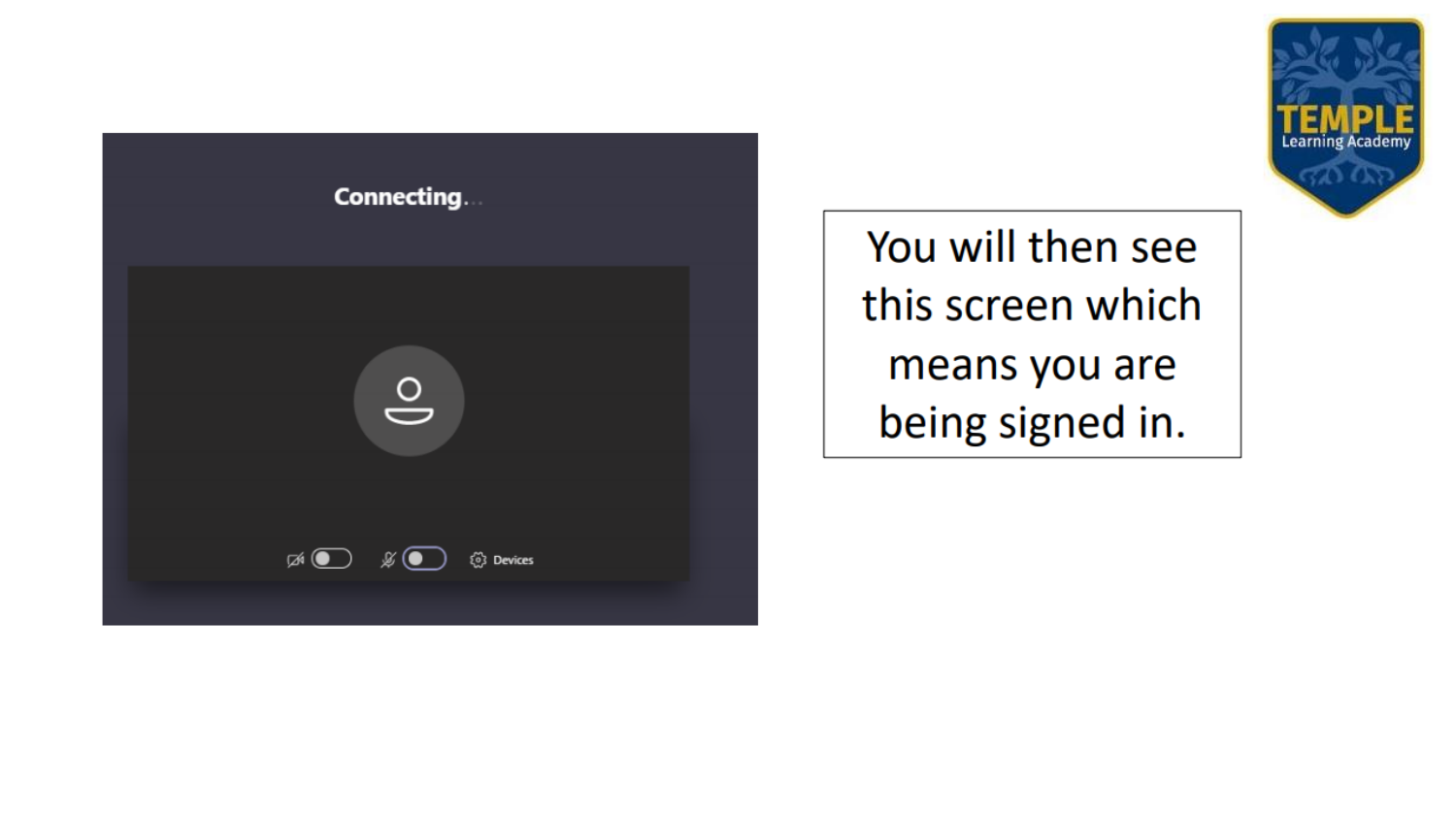